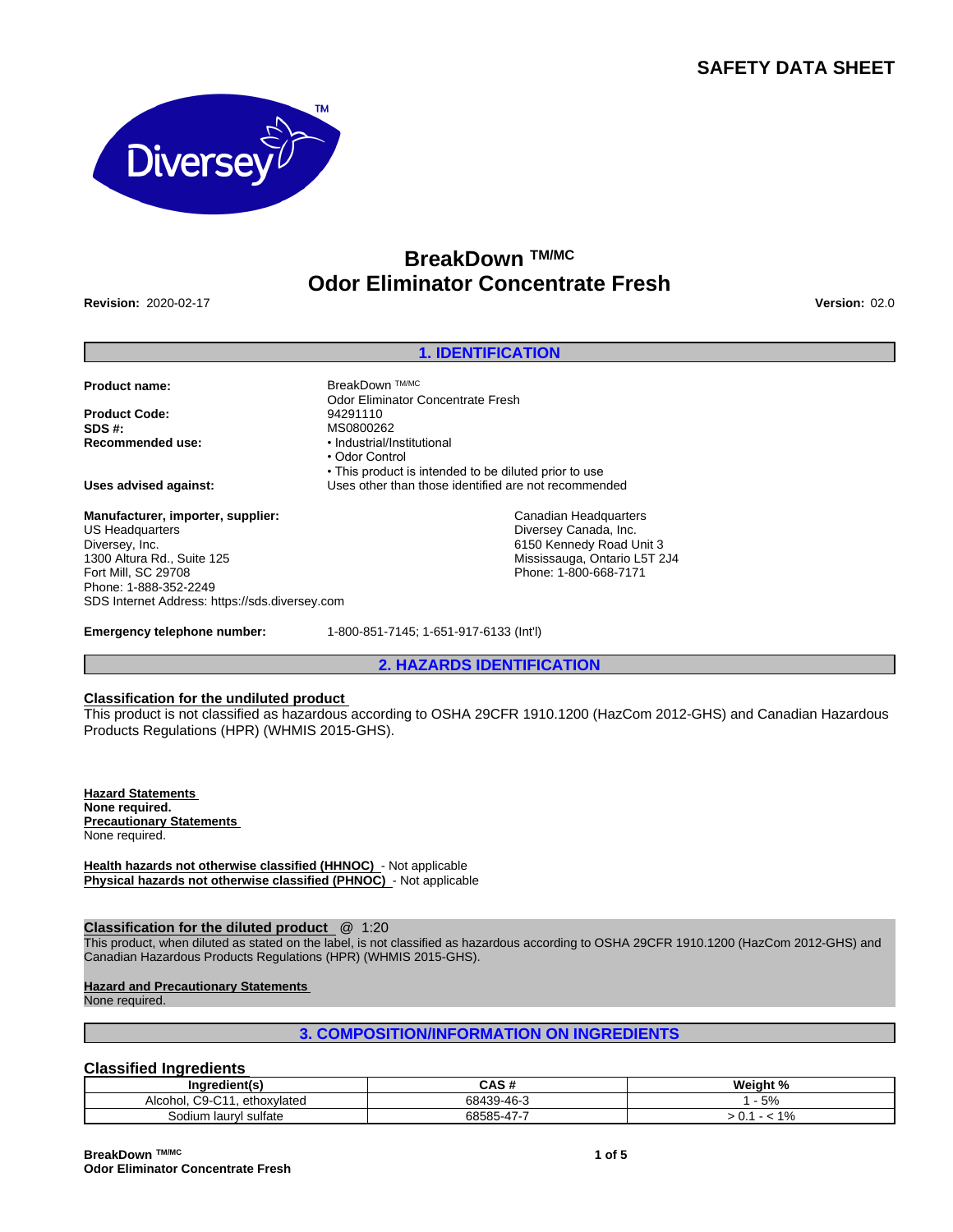# **4. FIRST AID MEASURES**

# **Undiluted Product:**

**Eyes:** Rinse with plenty of water. If irritation occurs and persists, get medical attention. **Skin:** No specific first aid measures are required. **Inhalation:** No specific first aid measures are required. **Ingestion:** Rinse mouth with water.

**Most Important Symptoms/Effects:** No information available. **Immediate medical attention and special treatment needed** Not applicable.

## **Diluted Product:**

**Eyes:** Rinse with plenty of water. **Skin:** No specific first aid measures are required **Inhalation:** No specific first aid measures are required **Ingestion:** IF SWALLOWED: Call a Poison Center (1-800-851-7145) or doctor/physician if you feel unwell.

#### **5. FIRE-FIGHTING MEASURES**

**Specific methods:** No special methods required **Specific hazards:** 

**Suitable extinguishing media:** The product is not flammable. Extinguish fire using agent suitable for surrounding fire.

**Special protective equipment for firefighters:** As in any fire, wear self-contained breathing apparatus pressure-demand, MSHA/NIOSH (approved or equivalent) and full protective gear.

**Extinguishing media which must not be used for safety reasons:** No information available.

# **6. ACCIDENTAL RELEASE MEASURES**

**Environmental precautions and clean-up methods:**

**Personal precautions:** Put on appropriate personal protective equipment (see Section 8.). Clean-up methods - large spillage. Absorb spill with inert material (e.g. dry sand or earth), then place in a chemical waste container. Use a water rinse for final clean-up.

# **7. HANDLING AND STORAGE**

**Handling:** Avoid contact with skin and eyes. FOR COMMERCIAL AND INDUSTRIAL USE ONLY. **Storage:** Keep tightly closed in a dry, cool and well-ventilated place. **Aerosol Level (if applicable) :** Not applicable.

|                             | <b>8. EXPOSURE CONTROLS / PERSONAL PROTECTION</b>                                                     |
|-----------------------------|-------------------------------------------------------------------------------------------------------|
|                             |                                                                                                       |
| <b>Exposure Guidelines:</b> | This product, as supplied, does not contain any hazardous materials with occupational exposure limits |

established by the region specific regulatory bodies.

# **Undiluted Product:**

**Engineering measures to reduce exposure:** Good general ventilation should be sufficient to control airborne levels.

#### **Personal Protective Equipment**

It is the responsibility of the employer to determine the potential risk of exposure to hazardous chemicals for employees in the workplace in order to determine the necessity, selection, and use of personal protective equipment.

| Eye protection:                | No personal protective equipment required under normal use conditions. |
|--------------------------------|------------------------------------------------------------------------|
| Hand protection:               | No personal protective equipment required under normal use conditions. |
| Skin and body protection:      | No personal protective equipment required under normal use conditions. |
| <b>Respiratory protection:</b> | No personal protective equipment required under normal use conditions. |
| Hygiene measures:              | Handle in accordance with good industrial hygiene and safety practice. |

# **Diluted Product:**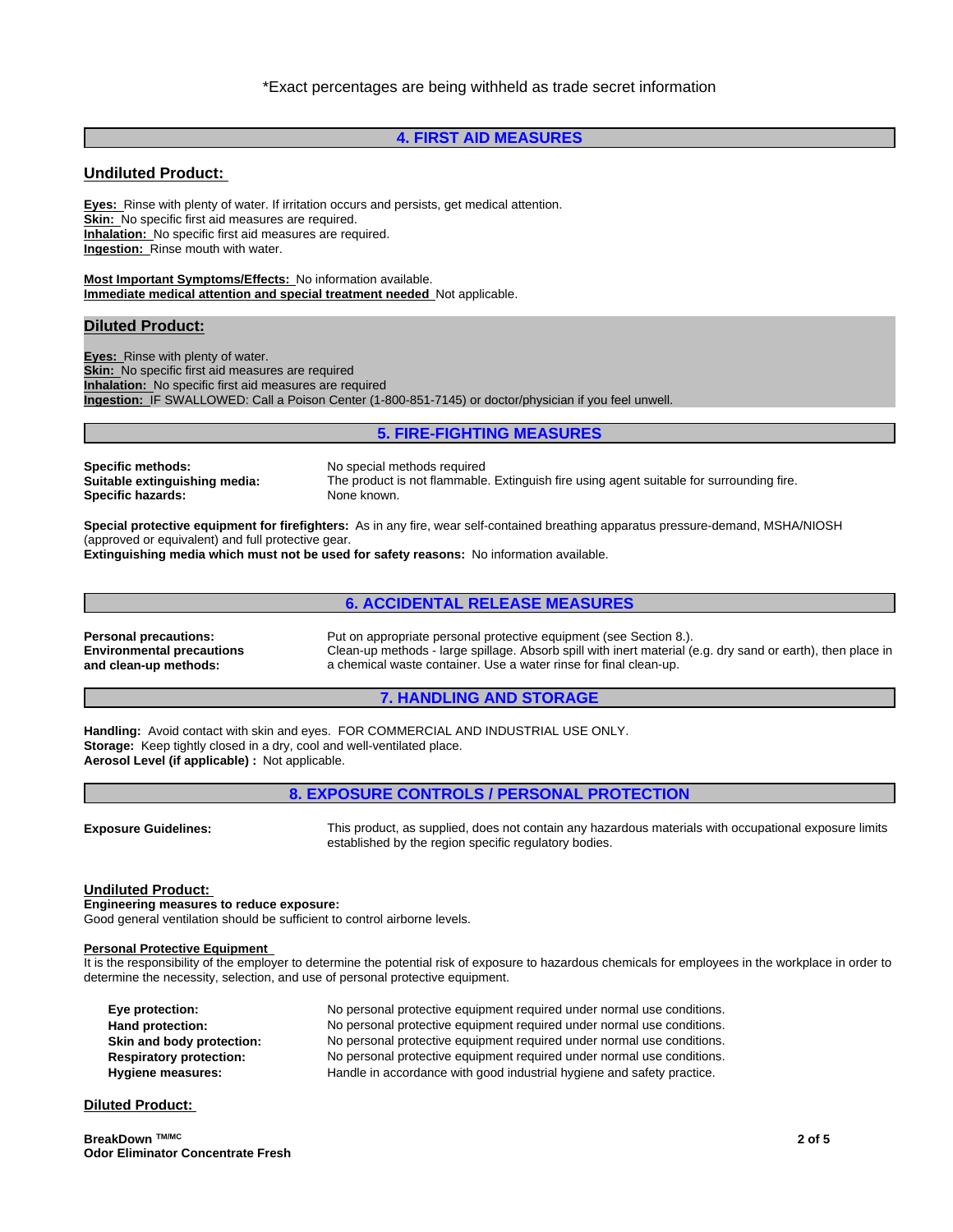#### **Engineering measures to reduce exposure:**

Good general ventilation should be sufficient to control airborne levels.

# **Personal Protective Equipment**<br>Eve protection:

No personal protective equipment required under normal use conditions. **Hand protection:** No personal protective equipment required under normal use conditions. **Skin and body protection:** No personal protective equipment required under normal use conditions. **Respiratory protection:** No personal protective equipment required under normal use conditions. **Hygiene measures:** Handle in accordance with good industrial hygiene and safety practice.

#### **9. PHYSICAL AND CHEMICAL PROPERTIES**

**Explosion limits: - upper:** Not determined **- lower:** Not determined **Physical State:** Liquid **Color: Hazy Red Evaporation Rate:** No information available **Color: Perfumed Color:** Perfumed **Evaporation Rate:** No information available **Concept Concept Concept Concept Concept** Concept Concept Concept Concept Concept Concept Concept Concept Concept Concept Concept Concept Concept Concept Concept Concept Concept **Odor threshold:** No information available. **Melting point/range:** Not determined **Decomposition temperature:** Not determined **Autoignition temperature:** No information available **Solubility:** Completely Soluble **Solubility in other solvents:** No information available **Relative Density (relative to water):** 0.998 **Density:** 0.998 Kg/L **Vapor density:** No information available **Bulk density:** No information available **Vanet Convertion available.**<br> **Flash point (°F):** > 200 °F > 93 °C **Convertion Convertion Convertion Coefficient (n-octanol/water): N Flash point (°F):** > 200 °F > 93 °C **Partition coefficient (n-octanol/water):** No information available Viscosity: 5<br> **Partition coefficient (n-octanol/water):** No information available **VOC:** 0 % \* **pH:** ≈7.5 **Flammability (Solid or Gas):** Not applicable **Corrosion to metals:** Not corrosive to metals **Corrosion to metals Sustained combustion:** Not applicable

**Dilution pH:** ≈ 7.1 **Dilution Flash Point (°F):** > 200 °F > 93 °C **VOC % by wt. at use dilution:** 0 %

**Elemental Phosphorus:** 0.00 % by wt.<br> $pH: \approx 7.5$ 

\* - Title 17, California Code of Regulations, Division 3, Chapter 1, Subchapter 8.5, Article 2, Consumer Products, Sections 94508

# **10. STABILITY AND REACTIVITY**

**Reactivity:** Not Applicable **Stability:** The product is stable **Hazardous decomposition products:** None reasonably foreseeable.

**Materials to avoid:** Do not mix with any other product or chemical unless specified in the use directions.<br> **Conditions to avoid:** No information available. **Conditions to avoid:** No information available.

**11. TOXICOLOGICAL INFORMATION**

**Information on likely routes of exposure:** Skin contact, Inhalation, Eye contact

**Delayed, immediate, or chronic effects and symptoms from short and long-term exposure**

**Skin contact:** Unlikely to be irritant in normal use. **Eye contact:** May be mildly irritating to eyes. **Ingestion:** No information available. **Inhalation:** No information available. **Sensitization:** No known effects. **Target Organs (SE):** None known **Target Organs (RE):** None known

**Carcinogen Listings:** D-limonene isflagged as an IARC 2B because it could be included as part of the generic hydrocarbon group. However, the IARC monograph specifically states that d-limonene has no carcinogenic effects. Therefore, it is not considered a carcinogen.

**Numerical measures of toxicity ATE** - Oral (mg/kg):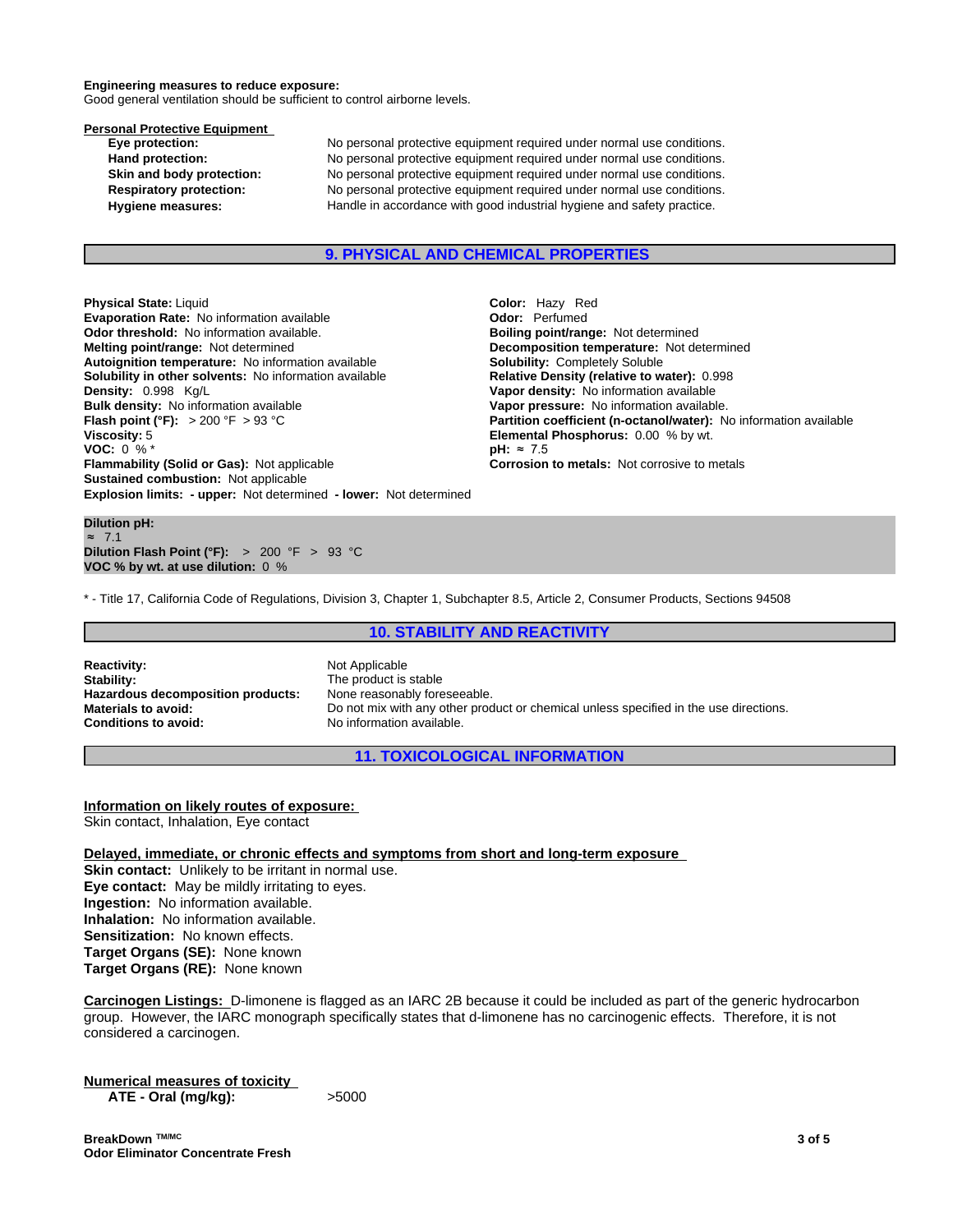# **12. ECOLOGICAL INFORMATION**

**Ecotoxicity:** No information available.

**Persistence and Degradability:** No information available.

**Bioaccumulation:** No information available.

# **13. DISPOSAL CONSIDERATIONS**

**Waste from residues / unused products (undiluted product):** This product, as sold, if discarded or disposed, is not a hazardous waste according to Federal regulations (40 CFR 261.4 (b)(4)). Under RCRA, it is the responsibility of the user of the product to determine, at the time of disposal, whether the waste solution meets RCRA criteria for hazardous waste. Dispose in compliance with all Federal, state, provincial, and local laws and regulations.

**Waste from residues / unused products (diluted product):** This product, when diluted as stated on this SDS, is not a hazardous waste according to Federal regulations (40 CFR 261.4 (b)(4)). Under RCRA, it is the responsibility of the user of the product to determine, at the time of disposal, whether the waste solution meets RCRA criteria for hazardous waste. Dispose in compliance with all Federal, state, provincial, and local laws and regulations.

**RCRA Hazard Class (undiluted product):** Not Regulated **RCRA Hazard Class (diluted product): Not Regulated Contaminated Packaging:** Do not re-use empty containers.

**14. TRANSPORT INFORMATION**

**DOT/TDG/IMDG:** The information provided below is the full transportation classification for this product. This description does not account for the package size(s) of this product, that may fall under a quantity exception, according to the applicable transportation regulations. When shipping dangerous goods, please consult with your internal, certified hazardous materials specialist to determine if any exceptions can be applied to your shipment.

#### **DOT (Ground) Bill of Lading Description:** NOT REGULATED

# **IMDG (Ocean) Bill of Lading Description:** NOT REGULATED

# **15. REGULATORY INFORMATION**

# **International Inventories at CAS# Level**

All components of this product are listed on the following inventories: U.S.A. (TSCA), Canada (DSL/NDSL).

#### **RIGHT TO KNOW (RTK)**

| Ingredient(s)                | CAS#       | <b>MARTK:</b> | <b>NJRTK:</b> | <b>PARTK:</b> | <b>RIRTK:</b> |
|------------------------------|------------|---------------|---------------|---------------|---------------|
| Water                        | 7732-18-5  |               |               |               |               |
| Alcohol. C9-C11. ethoxylated | 68439-46-3 |               |               |               |               |
| Sodium xvlene sulfonate      | 1300-72-7  |               |               |               |               |
| Dipropylene glycol           | 25265-71-8 |               |               |               |               |
| Sodium lauryl sulfate        | 68585-47-7 |               |               |               |               |

#### **CERCLA/ SARA**

# **Canadian Regulations**

| $-$<br>.              | $\sim$<br>÷Д.                  | <b>AIDD</b><br>. .<br>. |
|-----------------------|--------------------------------|-------------------------|
| <b>Imor</b><br>٦ί<br> | T000<br>$\sim$ $-$<br>nu.<br>- |                         |

**16. OTHER INFORMATION**